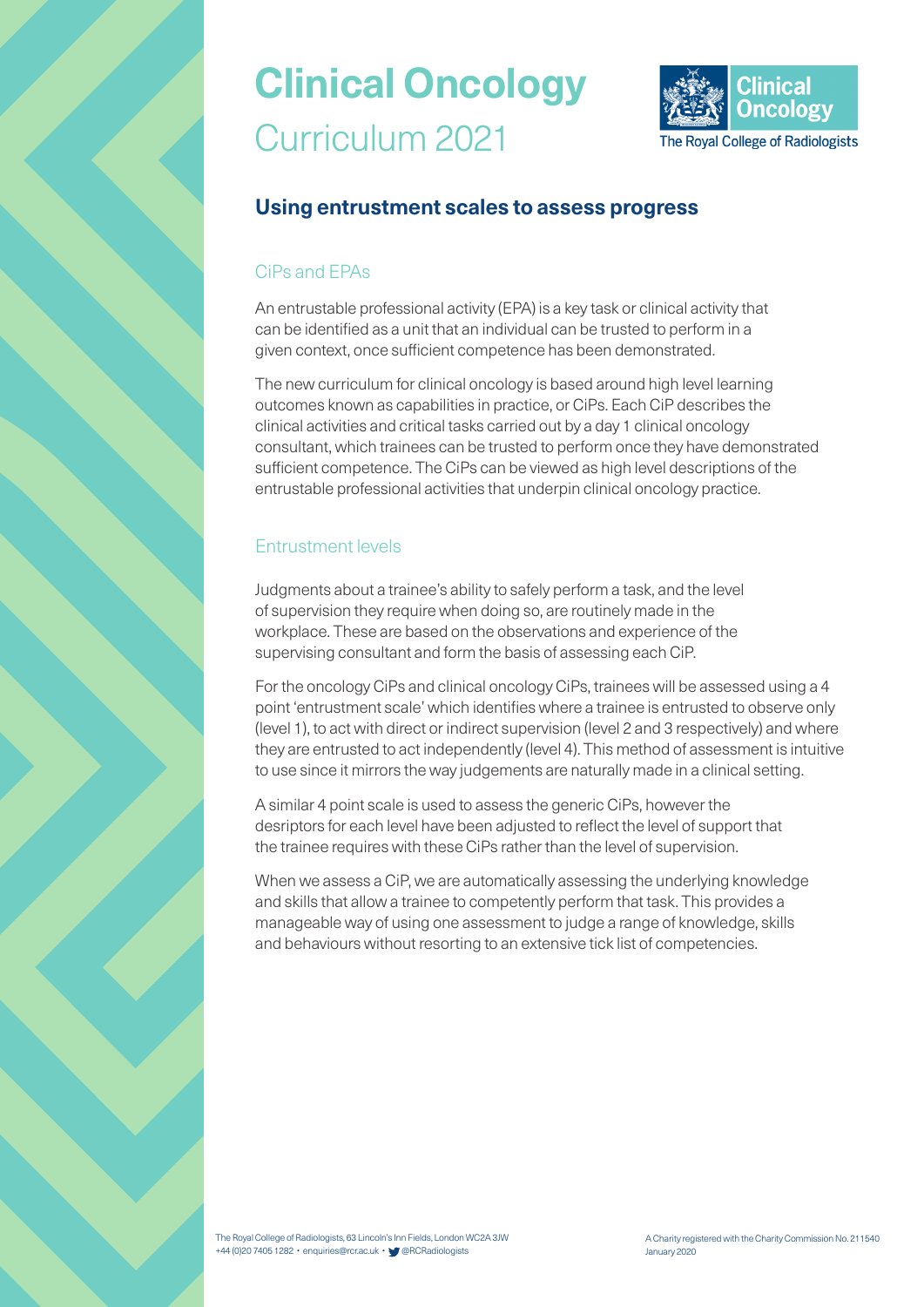

#### Progression grids

The clinical oncology curriculum includes progression grids that specify which entrustment level trainees must reach for each CiP at each stage of training. These are shown on the following pages and make the expectations for trainee progression very clear. Trainees should achieve the entrustment level given in the progression grids for their stage of training as a minimum, although they may achieve above this level in some CiPs.

As you will see from the grids, trainees should gradually advance in level as they move through training, working their way towards more independence. It is important to remember that the levels relate to the amount of supervision that trainees require, so they would not be expected to achieve level 4 (independent, unsupervised practice) from the start of taining.

|                                                                                                                                                                             | <b>OCS</b>      | <b>Clinical Oncology Training</b> |                 |                 |                 |                            |
|-----------------------------------------------------------------------------------------------------------------------------------------------------------------------------|-----------------|-----------------------------------|-----------------|-----------------|-----------------|----------------------------|
| <b>Generic CiP</b>                                                                                                                                                          | ST <sub>3</sub> | ST <sub>4</sub>                   | ST <sub>5</sub> | ST <sub>6</sub> | ST <sub>7</sub> | <b>CCT</b>                 |
| 1. Able to successfully function within NHS organisational and management systems                                                                                           | $\overline{c}$  | 3                                 | 3               |                 | 4               |                            |
| 2. Able to deal with ethical and legal issues related to clinical practice                                                                                                  | $\overline{c}$  | 3                                 | 3               | $\overline{4}$  | 4               |                            |
| 3. Communicates effectively and is able to share decision making, while maintaining<br>appropriate situational awareness, professional behaviour and professional judgement | $\mathcal{P}$   | 3                                 | 3               |                 |                 | Critical progression point |
| 4. Is focused on patient safety and delivers effective quality improvement in patient care                                                                                  | $\mathcal{P}$   | 3                                 | 4               |                 |                 |                            |
| 5. Carrying out research and managing data appropriately                                                                                                                    | $\mathcal{P}$   | $\mathcal{P}$                     | 3               | 4               | 4               |                            |
| 6. Acting as a clinical teacher and clinical supervisor                                                                                                                     | $\overline{c}$  | 3                                 | 3               | 3               | 4               |                            |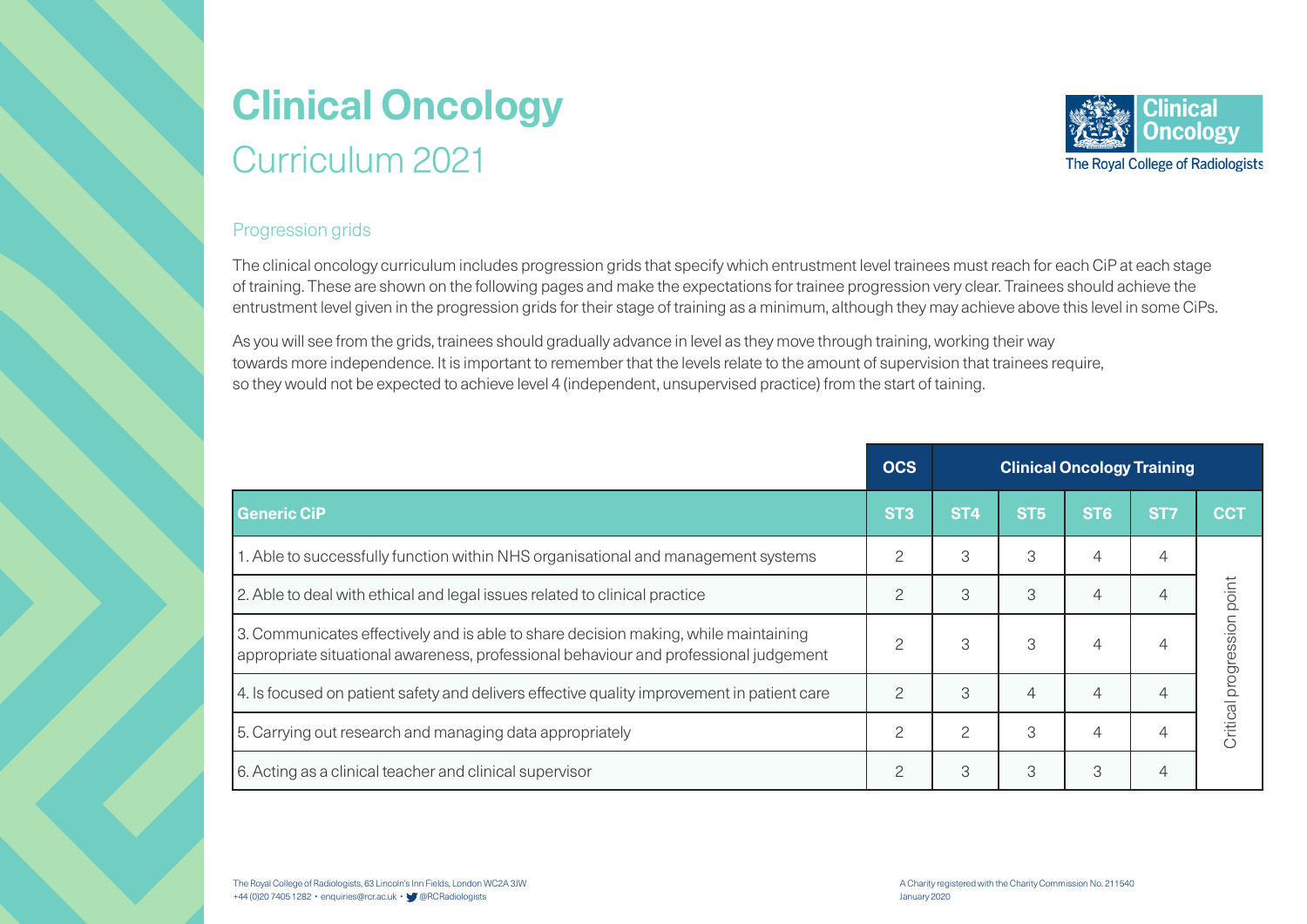

|                                                                                                                                                                                                                                                                     | <b>OCS</b>      | <b>Clinical Oncology Training</b> |                 |                 |                 |                            |
|---------------------------------------------------------------------------------------------------------------------------------------------------------------------------------------------------------------------------------------------------------------------|-----------------|-----------------------------------|-----------------|-----------------|-----------------|----------------------------|
| <b>Oncology CiP</b>                                                                                                                                                                                                                                                 | ST <sub>3</sub> | ST <sub>4</sub>                   | ST <sub>5</sub> | ST <sub>6</sub> | ST <sub>7</sub> | <b>CCT</b>                 |
| 7. Applying knowledge and understanding of the scientific principles that underpin<br>malignancy for the provision of high-quality and safe patient-centred cancer care.                                                                                            | $\overline{c}$  | 3                                 | 3               | 3               | $\overline{4}$  |                            |
| 8. Delivering the acute oncology take, managing oncological emergencies<br>and providing oncology advice to other healthcare professionals as part<br>of an Acute Oncology Service and managing the AOS team                                                        | 3               | 3                                 | 3               | 3               | $\overline{4}$  |                            |
| 9. Providing continuity of care to oncology in-patients to include the effective<br>management of disease and treatment-related complications, the acutely deteriorating<br>patient and the palliative care/end-of-life needs of those with advanced cancer         | 3               | 3                                 | 3               | 3               | $\overline{4}$  |                            |
| 10. Working effectively within and contributing expert opinion to the tumour site-specific<br>multi-disciplinary team (MDT) meeting to inform evidence-based management plans<br>individualised to the needs of each patient, leading discussions where appropriate |                 | $\overline{c}$                    | $\overline{c}$  | 3               | $\overline{4}$  | Critical progression point |
| 11. Assessing patients at all stages of the cancer pathway from diagnosis to<br>end-of-life care, considering the holistic needs of individuals and the additional<br>needs of vulnerable groups to formulate patient-centred management plans                      | $\overline{c}$  | 3                                 | 3               | 3               | $\overline{4}$  |                            |
| 12. Safely and effectively delivering, and managing patients receiving, standard systemic<br>anticancer therapies (SACT) in the curative, neo-adjuvant, adjuvant and palliative settings                                                                            | $\overline{c}$  | 3                                 | 3               | 3               | $\overline{4}$  |                            |
| 13. Acting as an advocate for health promotion and high-quality cancer<br>survivorship, advising on cancer prevention, management of long-term<br>treatment-related sequalae and patient self-management strategies                                                 | $\overline{c}$  | 3                                 | 3               | 3               | 4               |                            |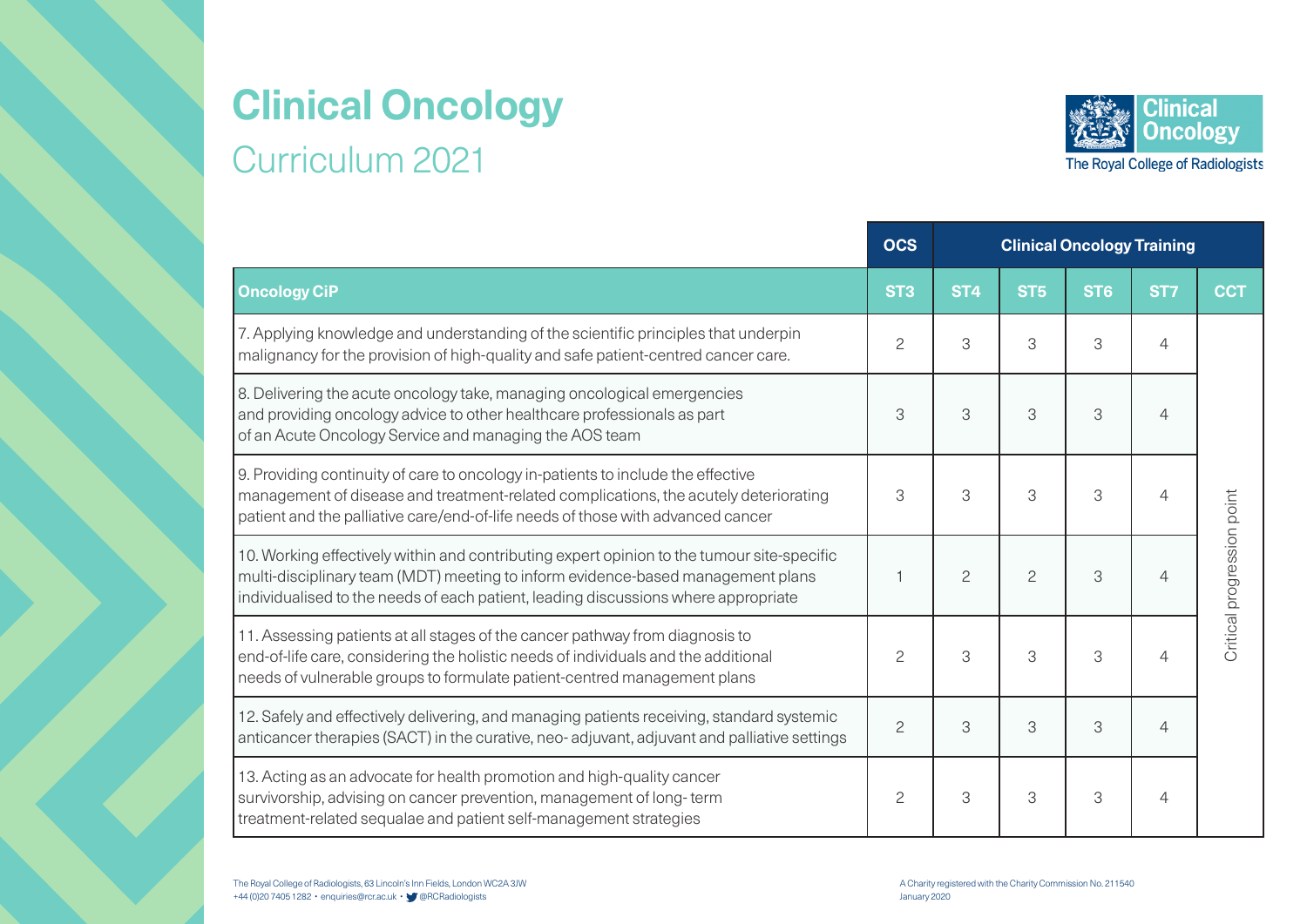

|                                                                                                                                                                                                        | <b>OCS</b>      | <b>Clinical Oncology Training</b> |                 |                 |                 |                            |
|--------------------------------------------------------------------------------------------------------------------------------------------------------------------------------------------------------|-----------------|-----------------------------------|-----------------|-----------------|-----------------|----------------------------|
| <b>Clinical Oncology-Specific CiP</b>                                                                                                                                                                  | ST <sub>3</sub> | ST <sub>4</sub>                   | ST <sub>5</sub> | ST <sub>6</sub> | ST <sub>7</sub> | <b>CCT</b>                 |
| 14. Correctly interpreting radiological imaging for accurate target<br>volume and organ-at-risk definition in radiotherapy planning                                                                    |                 | 2                                 | 3               | 3               | 4               |                            |
| 15. Safely and effectively delivering, and managing patients receiving,<br>a course of radical and combined modality radiotherapy (to include<br>consideration and utilisation of emerging techniques) |                 | 2                                 | $\overline{c}$  | 3               | 4               |                            |
| 16. Safely and effectively delivering, and managing patients<br>receiving, a course of palliative radiotherapy                                                                                         |                 | 2                                 | 3               | $\overline{4}$  | ⊥               |                            |
| 17. Safely and effectively delivering, and managing patients receiving,<br>a course of radioisotope therapy using an unsealed source to<br>include post-therapy radiation protection measures          |                 |                                   | $\overline{c}$  | 3               | 3               | Critical progression point |
| 18. Safely and effectively managing patients treated with<br>brachytherapy and their complications                                                                                                     |                 |                                   | $\overline{c}$  | 3               | 3               |                            |
| 19. Participating in clinical research trials and developing guidelines and protocols<br>to safely implement new radiotherapy/combined modality regimens/techniques                                    |                 |                                   | $\overline{c}$  | $\overline{c}$  | 3               |                            |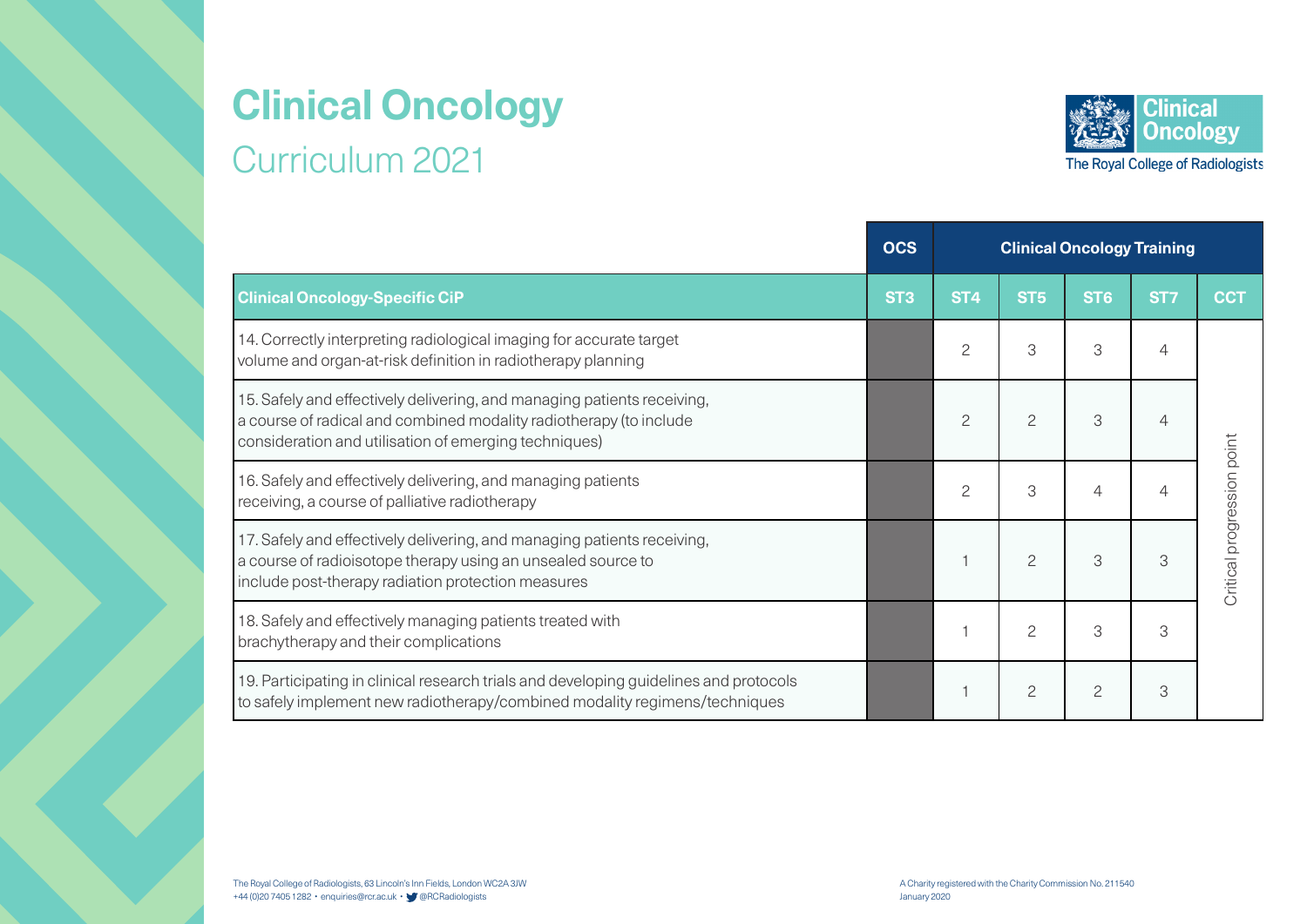

#### Assessing progress

As a trainee progresses, judgements about the level of supervision they require when performing key tasks will be made multiple times, by multiple people, and in various contexts. Evidence of these judgements will be recorded in the e-portfolio through workplace-based assessments (WPBA) and reports from their clinical supervisors.

Clinical supervisors will be asked to make a judgement about the level that the trainee has achieved in each CiP during their attachment with them. They will base this on the observations that they have made while supervising the trainee on a day to day basis, along with feedback from other members of the team and the WPBA that the trainee has completed during this time. These levels, and a summary of the evidence supporting them, will be recorded in the clinical supervisor's report.

The educational supervisor will have an overview of the reports from each of the trainee's clinical supervisors, as well as feedback from a range of other colleagues through the multi-source feedback (MSF) and multiple consultant report (MCR) tools. They will use these and the other evidence recorded in the trainee's e-portfolio to make an overall judgement about the trainee's progress for that training year. This will be summarised in the educational supervisor's report.

An ARCP panel will review all of the available evidence and compare the trainee's progress to the minimum expected progress outlined in the progression grids for the relevant stage of training. They will then make a judgement about whether the trainee is ready to progress to the next stage of training.

#### Supporting trainee development

By the end of training a doctor must be trusted to undertake all the critical tasks needed to work as a consultant oncologist and that becomes the outcome and end point of training.

If a supervisor judges that a trainee can perform a CiP independently, then the knowledge and skills that underlie that task will have been demonstrated. If not, then the trainee is still working towards achieving that CiP. In this case, the descriptors associated with each CiP can be used to help identify the underlying knowledge, skills or behaviours that require improvement and to provide the trainee with targets for further learning. This supports supervisors to plan teaching and provide feedback.